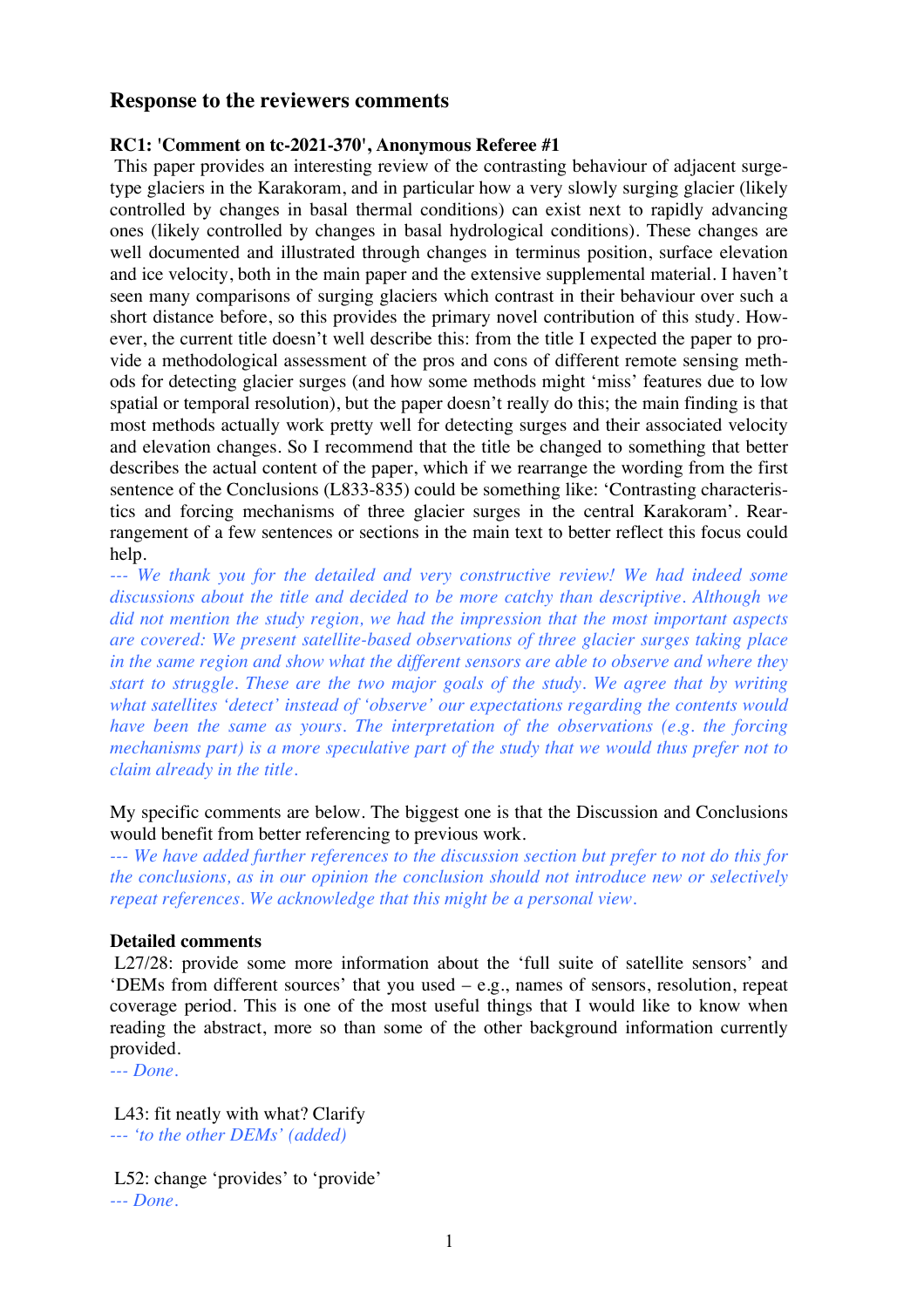L72-75: it might be useful to add reference to Hewitt (2005) here, which provides some discussion of the different potential causes of Karakoram surges, particularly in relation to changes in basal thermal regime: Hewitt, K. 2005. The Karakoram Anomaly? Glacier Expansion and the 'Elevation Effect,' Karakoram Himalaya. Mountain Research and Development, 25(4), 332-340.

L107: I think that you mean 35.94N, not 5.94N! *--- Yes, indeed! Thank you for spotting.*

L163: seems to be missing 'with' before 'the Landsat 7...' *--- Yes, corrected.*

L173: I don't really understand what 'virtual' refers to here. Either needs more explanation, or stating something like 'we digitized likely maximum extents' would seem to be clearer.

*--- Agreed, changed to your suggestion.*

L177: What does 'spatially consistent' refer to? E.g., orthorectified?

*--- No, both datasets (Landsat and Sentinel-2) are orthorectified but there was a spatial shift between Landsat and Sentinel-2 for the USGS Collection 1 scenes we used here. There is no shift when only using Landsat or Sentinel-2, i.e. for the same sensor the scenes are spatially consistent. We have rewritten this part to be clearer.*

L168-201: For readers who may be unfamiliar with the satellite sensors used, please make it clear as to which are optical and which are SAR. Also provide the resolution for the optical scenes (you currently only mention this for SAR). *--- Agreed and added.*

L188: please state whether you selected different image types from particular times of the year. E.g., was SAR data preferentially acquired in the winter? Was optical data preferentially collected under summer snow-free conditions?

*--- We have added information about the acquisition season in the main text. Details can be found in Table S2. For the surge phase of South Chongtar we could use also winter images from optical sensors as snow cover was limited. More difficult is the monsoon season (due to clouds).*

L207: the SPOT5 DEM is stated as being from January 2010 here, but the date is listed as 31 Oct 2010 in Table 2

*--- Thank you for spotting this mismatch, it has been corrected now (October was correct).*

L216: Hugonnet et al. (2021) list their datasets as being from 2000-2004 and 2005-2009

*--- Yes, indeed. When downloading the data one gets a 1.1.2000-1.1.2005 period for the 2000-2004 dataset, likely to indicate that values have been extracted for full year periods rather than the usual autumn to autumn periods. However, to avoid confusion we have changed it now here and in Fig. S13 and mentioned the different reference periods.*

L244: state why a two-pixel change is important. Related to the above comment, the resolution of the image sources is also needed to understand what two pixel relates to in real world distance for different image types.

*--- Yes, agreed. This matters in particular for the slow advance of North Chongtar where a 120 or 60 m advance will take some time. We have added this information and explained the two pixel threshold.*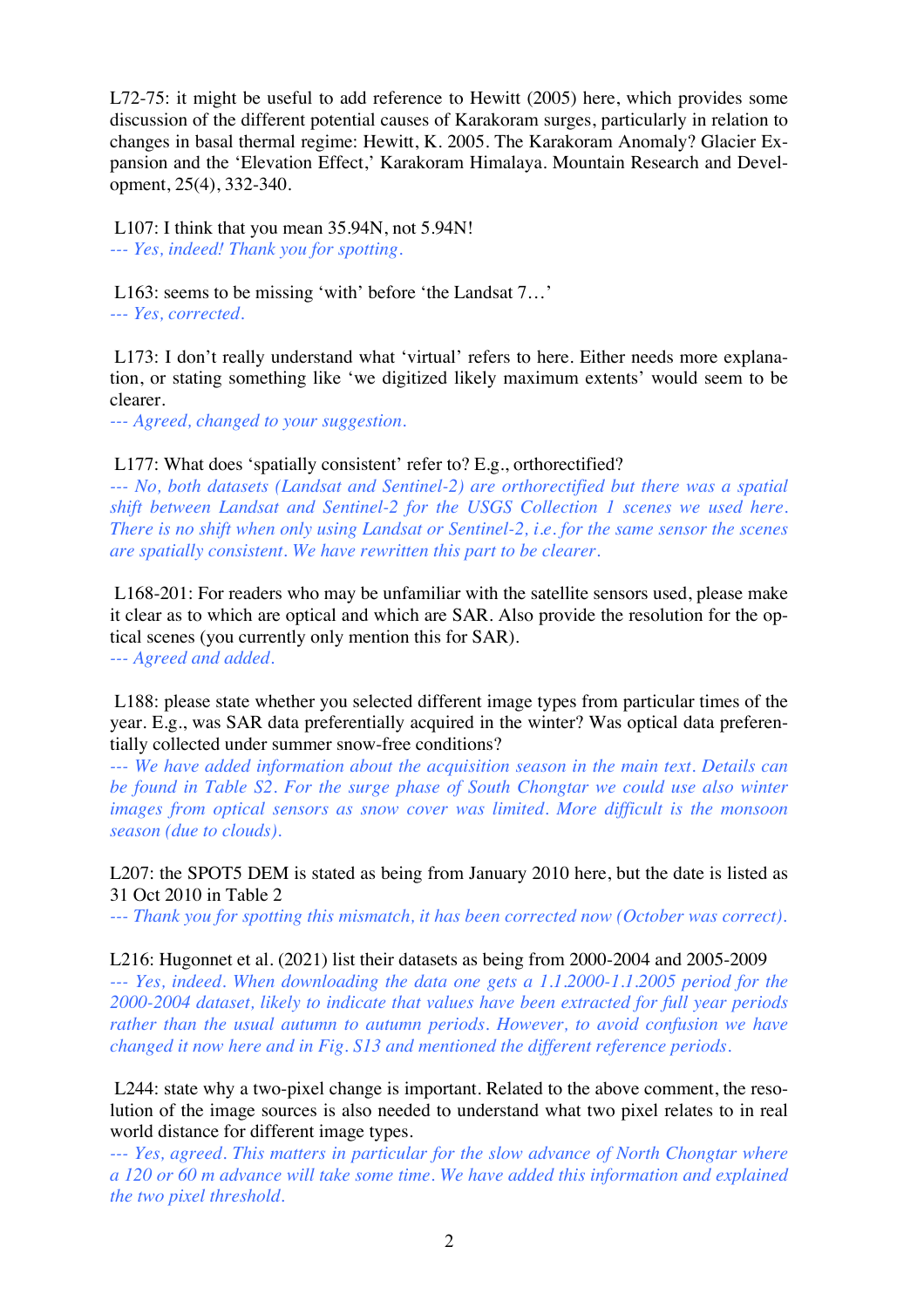L260: when you mention the offset-tracking here, are you referring to the TSX data? Please clarify

*--- We used offset-tracking for both Sentinel-1 and TSX. At L260 we only describe the methods used in a more generalized form. What has finally been used for each sensor was described in L281, 287 and 294.*

L295: These dates are difficult to decipher. Do you mean '4 Nov. and 16 Nov., 2020'? If so, then write out the dates like this.

--- *Thank you for spotting, there are indeed two typos. It should read 'on 4. and 16.11.2020. For consistency with other text we have now changed this to 'on 4 and 16 November 2020*

L310-312: this statement requires better justification for ignoring microwave penetration in the SRTM DEM. Gardelle et al. (2012) state that it averages 3 m in the Karakoram, so this should be compared to the elevation changes caused by the surges.

*--- Considering the elevation changes caused by the surges (from -50 to +150 m), we think that a possible 3 m difference can be neglected, as it is not even systematic. Microwave penetration of the C band is highly depending on local conditions, in particular liquid water content, of the snow/ice during acquisition. These are not known for the SRTM DEM, which is a composite of several scenes acquired during February 2000. Assuming an elevation dependent correction, which is a common way of estimating SRTM penetration, would likely be a rough simplification that can be also criticised as inappropriate. As we simply do not know where to correct the SRTM elevations, we think it is better to just present the raw results. Given other uncertainties, also the impact on the calculated volume changes should be small. We have added a short explanation for this.*

L363: since you have information concerning the retreat rates of South Chongtar and NN9 prior to their recent surges (e.g., from Fig. S7), then I wonder if it would be useful to plot these on Fig. 4a? Seeing their rate of retreat would be useful to compare to their rate of advance, and help to support the retreat patterns that you describe later in this section.

*--- We have indeed also discussed presenting and including this information. However, for NN9 the number of usable satellite images is very small and the front was basically stationary from 1989 to 1998, meaning that any (quantitative) change assessment would be smaller than the uncertainty and thus of limited value. For South Chongtar, the stagnant post-surge ice mass is basically down-wasting in place from 1970 to 2000. As the lowermost part of the glacier (incl. its 'terminus') is increasingly debris covered, it is also difficult to identify its position. There is no clear indication where the terminus of the glacier is. After 2000 one can follow the change in the lowest position of the central cleanice part, but this is not really the terminus as large amounts of ice are kept under the debris of lateral moraines. The observed clean-ice 'retreat' is only due to down-wasting of an otherwise stagnant ice mass rather than a dynamic reaction. We would thus argue that a comparison with the advance of the active phase might lead to wrong conclusions and prefer not showing it in the same plot. For the DEM differencing and volume change calculations we might have overestimated the volume loss part, but think that we cannot seriously quantify the impact (apart from a more theoretical test).*

L557: I'm unclear as to what 'compensation effects' is referring to here

*--- The 'compensation effect' is described in the next sentence. We have now placed a : after included to be clear that what follows is the explanation.*

L579: probably useful to remind the reader here and earlier in this section as to which sensors are optical (Landsat, Planet, Sentinel 2), and which are SAR (TSX, Sentinel 1).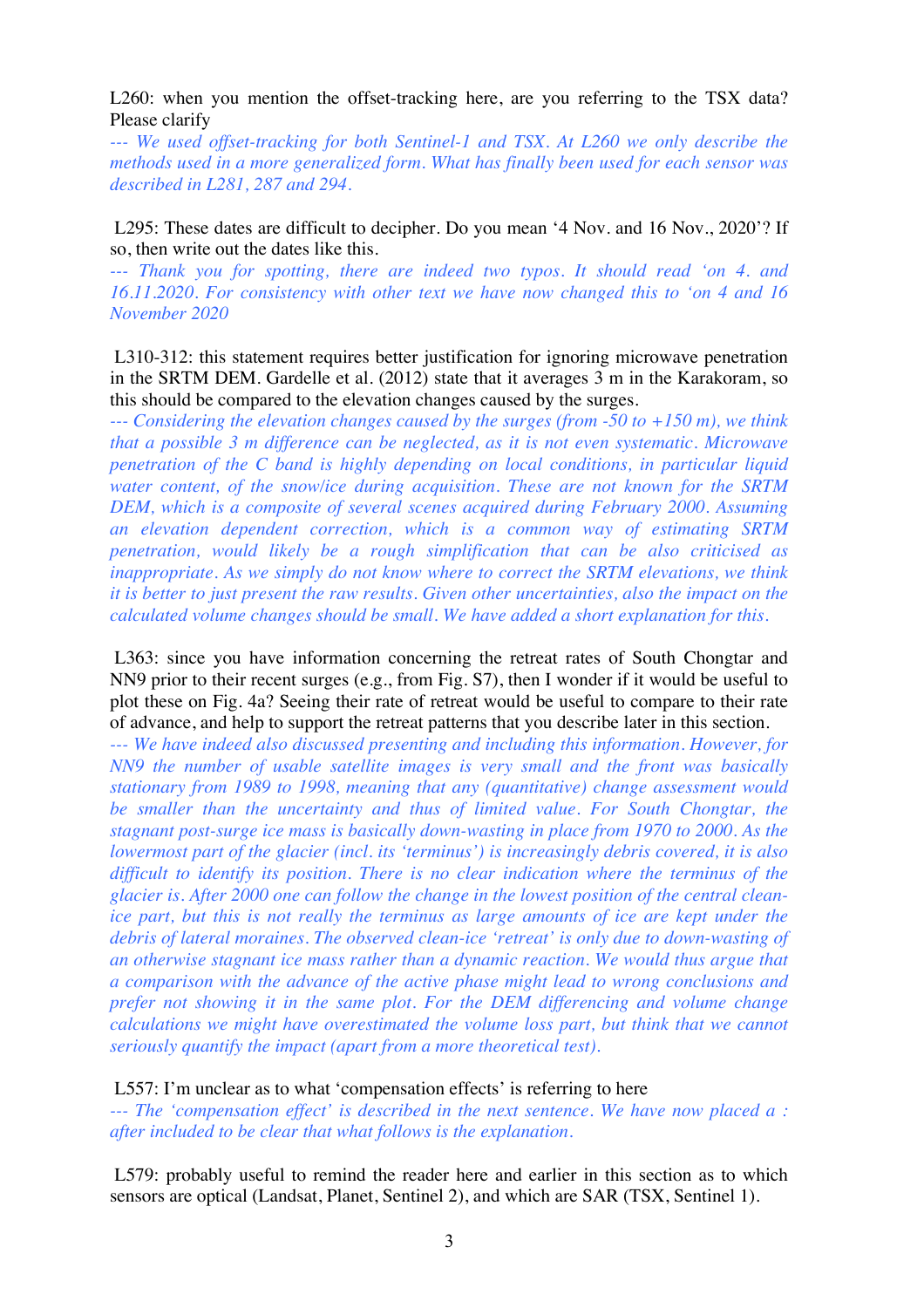#### *--- Agreed and added.*

L596: I'm unclear as to the date of the HMA 2015 DEM as the label at the top of Fig. S12 specifies 'spring 2015', but Table 2 indicates Feb.-Aug. 2015. Please clarify.

*--- Thank you for spotting this inconsistency. Indeed, the HMA DEM is a 7-month composite over this region but the majority of the region is covered by the images from April 2015. This is why we referred to it as spring in Fig. S6. However, we fully agree that this is a bit confusing and have thus removed the title from the image.*

## L661: provide ref(s) to support the statement that these are likely the highest and lowest surge velocities in the Karakoram

*--- It is a bit of a speculation so we have written 'likely'. At L724-726 we cite some further studies reporting velocities on the high end. For the low end, the question is likely if the advance of North Chongtar at 20-100 m/y can be called a surge at all? Lv et al. (2020) suggested that the glacier with a near constant 20 m/y is not surging but just advancing, of course also noting that the typical elevation change pattern was absent. North Chongtar advanced over 40 years with a near constant 30 m/y rate and only showed acceleration and the typical mass relocation pattern afterwards. So from this perspective it would be classified as a surge-type glacier, but with a very slow advance rate. If the 40-year advance prior to the 'real' surge can also be named a surge is yet unclear. We would say yes but others might disagree.* 

L674: clarify as to exactly what characteristics you're referring to when you say that these glaciers 'developed nearly all characteristics of a surge'

*--- Agreed and added: '(e.g. a heavily crevassed surface, shear margins, strong increase in flow velocity, high frontal advance rates, mass transfer from a reservoir to a receiving zone)'*

L697: can you refer to any modelled mass balance data from this region to indicate whether positive mass balance conditions have occurred there recently? That could help to support or refute your statements about potential causes of the observed glacier changes.

*--- We would likely not trust any modelled mass balance for this region, as we have no measured mass balances and don't know precipitation amounts. More trustworthy are geodetic measurements published earlier, but in a region dominated by surge-type glaciers they mostly show their mass transfer (see Fig 6d in the extended material by Hugonnet et al., 2021). It would also be difficult to conclude anything from the mass balance of a glacier nearby to conditions of other glaciers, as differences in topography / hypsometry might have a strong impact. Hence, we speculate here about the causes and have thus written 'might have'.*

L659-740: overall this section could do with better referencing to existing literature. For example, you refer several times to the characteristics of hydrologically controlled vs. thermally controlled surges, but don't refer to the previous literature which describes this (both for the Karakoram and elsewhere) and the evidence for the different types of flow patterns and lengths of active and quiescent phases. There are many 'classic' papers which can be useful here, such as Sevestre and Benn (2015), Murray et al. (2003), Benn et al. (2019; https://doi.org/10.1017/jog.2019.62), and Kamb et al. (1985; https://doi.org/10.1126/science.227.4686.469).

*--- We fully agree that more references can be added here and have done so based on your suggestions (and some more). Our intention to keep it a bit more basic and simple here was related to the fact that the interpretation of our observations is more speculative and different opinions on the theoretical foundations exist. Due to the diversity of the observed*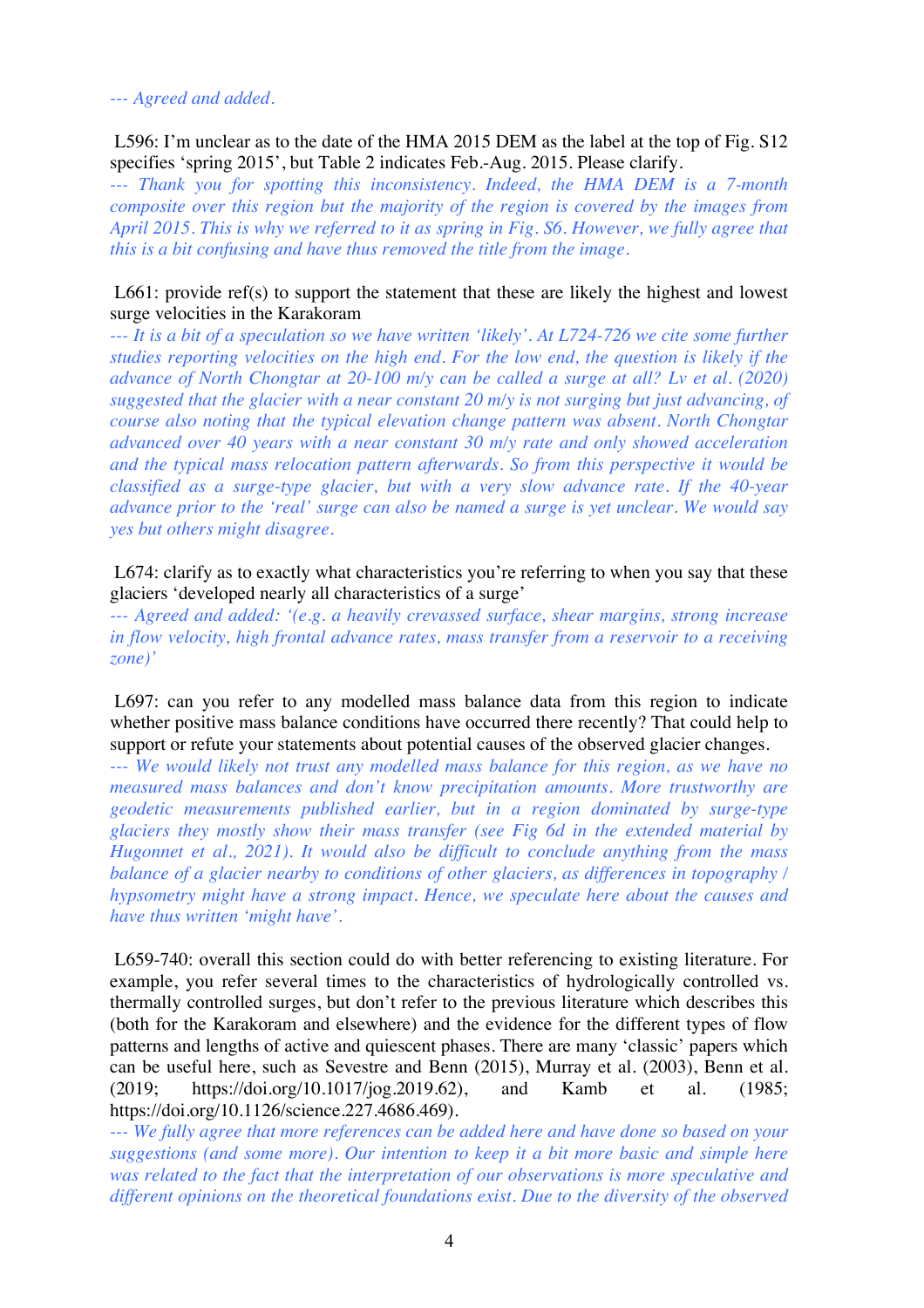*changes we would also need to go through and basically review the existing theories. But as our study is already rather long and our interpretation might not be shared by other experts, we would prefer to keep the discussion concise and less detailed. As mentioned previously (e.g. Quincey et al. 2015), the so far used theories to explain surges might work well for the glaciers they have bee derived from, but in this region we just see a great mix of everything and have a hard time with convincing explanations.*

L748: it's confusing to have the (3) in brackets here; just write out the sentence to describe Sentinel-2 and Planet separately *--- Agreed and done.*

L755: change 'relative' to 'relatively' L758: change 'reliable' to 'reliably' *--Both done.*

L765 & L810: a major difference between the sensors that you haven't mentioned is that some are optical and some are SAR, so it would be useful to discuss whether this has any impact on the measured velocities and how suitable different scene pairs are for deriving them. E.g., effect of snow cover, effect of surface melt, SAR layover/foreshortening effects, SAR penetration, optical shadows?

*--- The SAR data we could use for a comparison with optical sensors are the TerraSAR-X scenes we have discussed and presented in Figs. 5c, 6 and 7a. As described in the text, they match very well to the velocities derived from Landsat 8 data acquired in 2014. We have not used SAR summer image pairs but for the autumn / winter / spring scenes, results were very good. Limitations due to snow cover and shadow can be well seen in the 2D maps of Figs. 5 and 8 for the higher glacier parts of South Chongtar, but these are difficult to discern from limitations of spatial resolution for the two smaller glaciers. With Sentinel-2 we could also trace velocities from October 2020 to April 2021, as contrast was good (low solar elevation, limited snow, extreme crevassing). Cloud cover is the more important limitation during monsoon (May-August).*

L793: change word order to 'not yet' *--- Done.*

L831-880: similar to my comment above for L659-740, the Conclusions would benefit from better referencing to previous studies so that it's clear how your findings compare to those of others. At the moment you don't have a single reference in this section!

*--- Thank you for the comment. Actually, the missing references in this section are fully on purpose as I (FP) have learned to not add anything new in the conclusions, but conclude what has been presented and discussed before. At least for the last 20 years this has never been criticised ;) As a reviewer, I would also always ask the authors to remove any citations from the conclusions section and present the related material in the discussion, where the place for arguments and references to other authors work should be. We acknowledge your different view on this but, if you don't mind, would prefer to keep the conclusions free of citations.*

L875: would be more accurate to say: '...the termini of South Chongtar and NN9 are now colliding"

*--- Yes, agreed and changed.*